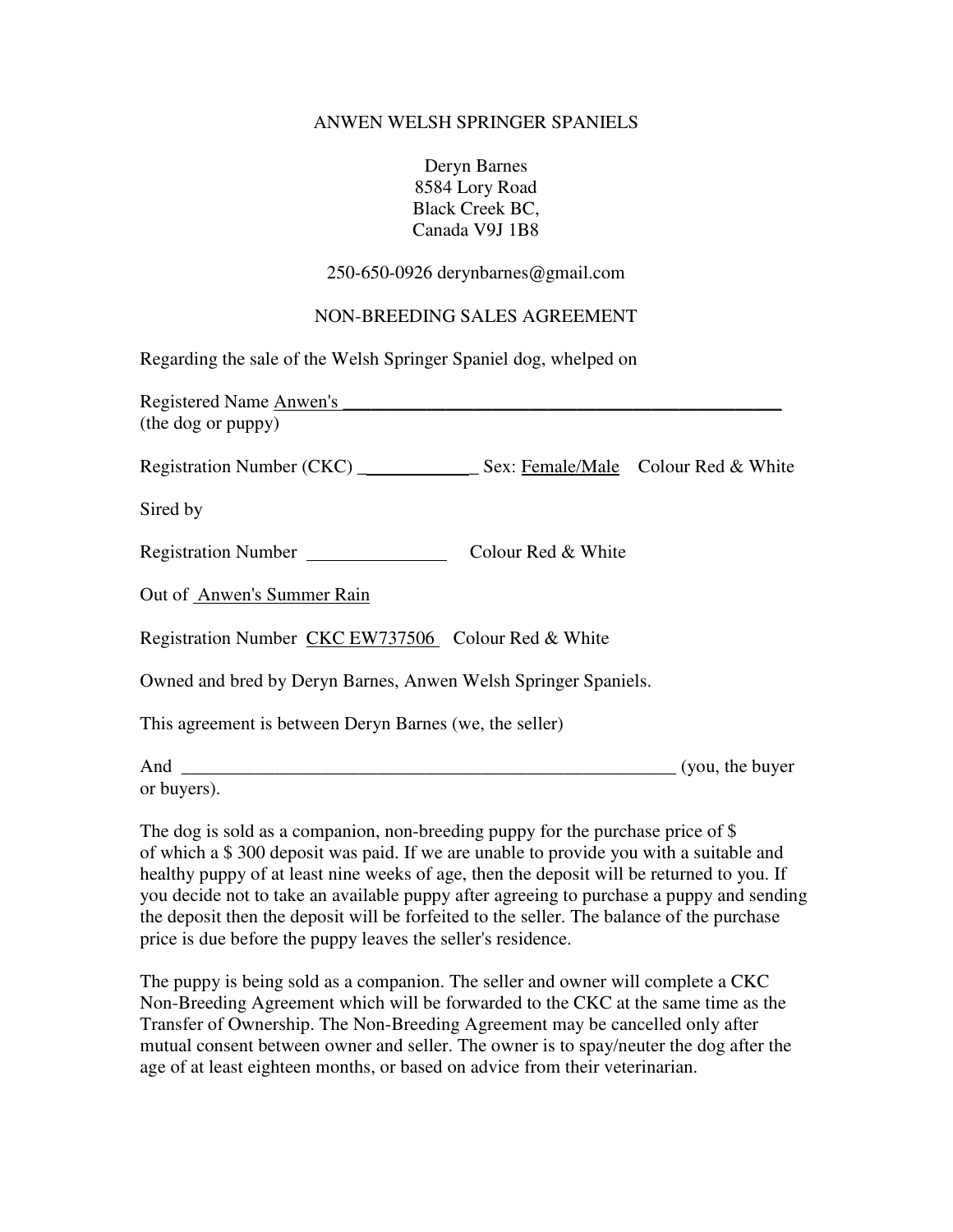A) We agree to refund the purchase price if either,

 1. Within the first 48 hours of you taking possession of the puppy, you are unsatisfied with the puppy, or

 2. Within the first 72 hours of you taking possession of the puppy, a veterinarian notes unsoundness or significant defect. We must receive written documentation from the attending veterinarian before returning the puppy. Within these time periods, we must receive notification of you deciding to return the puppy. A full refund will be made after the puppy, registration documents and health records have been returned to us. Accidents and/or abuse and/or neglect during your possession are not grounds for a refund. We will pay for half the shipping charges.

## B) You agree to:

 1. Have the puppy examined by a veterinarian within 72 hours of you taking possession of the puppy.

 2. Vaccinate the puppy against distemper, hepatitis, Para influenza and parvovirus at 12 weeks of age and as recommended by a veterinarian thereafter.

 3. Vaccinate the puppy against rabies by 6 months of age and as recommended by a veterinarian thereafter.

 4. Check the puppy for the presence of intestinal parasites at the first veterinary examination, again in six months and at least yearly thereafter.

5. Have hips and elbows evaluated between 24-26 months of age.

 a) Hips and elbows are to be evaluated for dysplasia using X-rays taken by a veterinarian using AVMA or CVMA recommendations for positioning. The X-rays are to be submitted to OFA for evaluation and registration in their database.

 On all OFA applications, you are to indicate that both normal and abnormal results are to be released to the public.

 To assist with the costs of these tests, we agree to refund an amount of \$200 on receipt of proof of the tests being carried out.

 6. We are to be promptly notified of the evaluations for hips and elbows. This is important information used in breeding programs.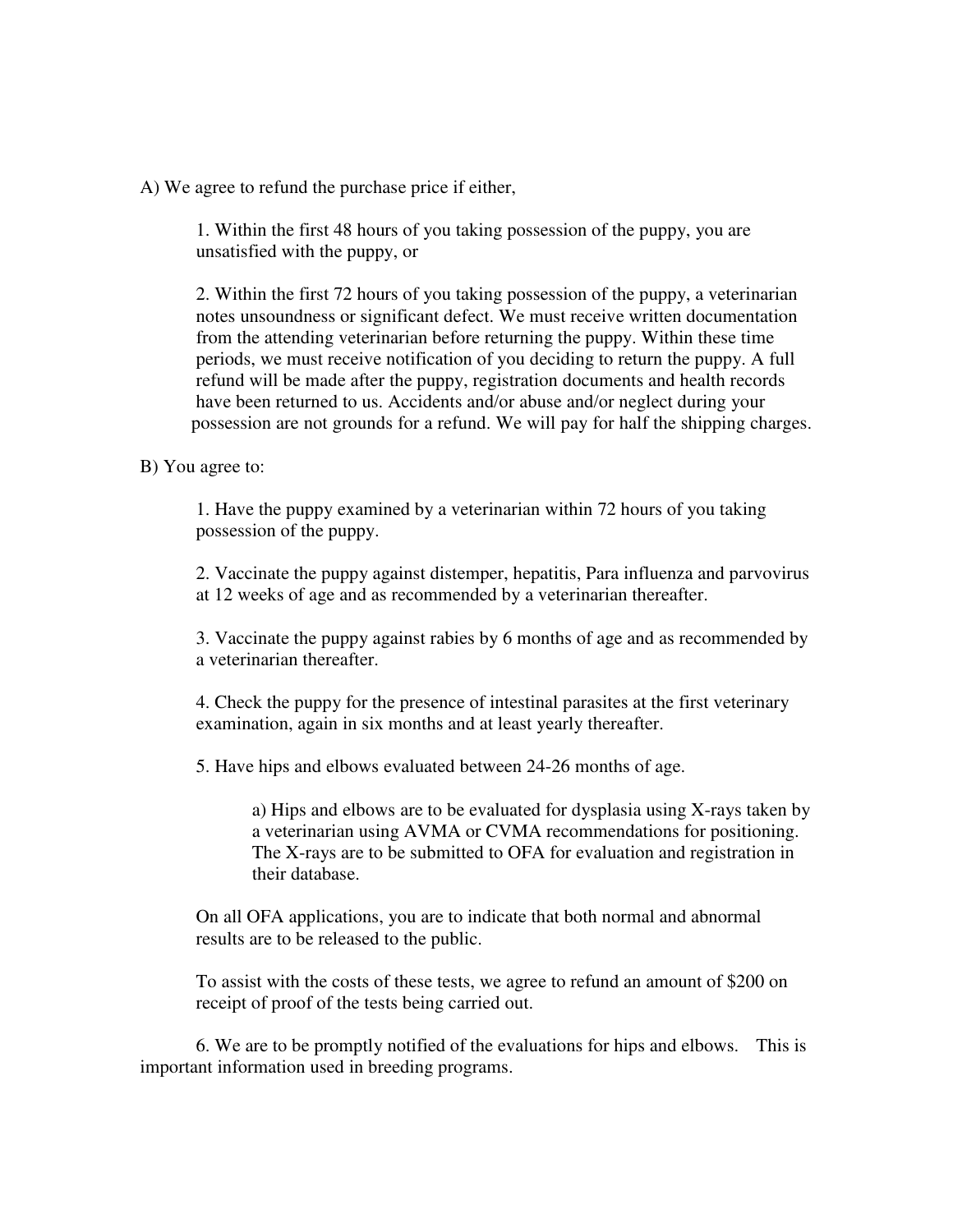C) Should the puppy be found to have any of the following conditions, we agree to replace the puppy with another puppy:

 1. Hip dysplasia or abnormal elbows is determined by OFA at between 12-26 months of age.

 2. Epilepsy is confirmed by a veterinarian before age 7 years after ruling out poisoning, tumor or trauma and after the following minimum blood work: blood sugar for diabetes or hypoglycemia; T3/T4/TSH panel for liver function; heavy metals for toxicity. If we are unable to provide a replacement puppy within one year of receiving a written request along with supporting documentation from a veterinarian for any of the above conditions then the original purchase price will be refunded to you. In such case, you may keep the puppy and it must be spayed/neutered with the advice of a veterinarian.

D) You further agree to:

 1. Care for the dog humanely (including adequate food, shelter, water, exercise and veterinary care) and to license and keep the dog in accordance with local laws.

 2. Keep the dog as a house pet, to be exercised in a fenced yard or on a leash, and not to be free to roam unattended.

 3.Attend and complete one set of group puppy training and socialization classes or one set of basic group obedience classes prior to the puppy attaining 8 months of age. The classes must be based on motivational training methods and not to participate in any training classes that promote or advocate hitting, jerking or yelling at the dog.

 E) Should you at any time decide to sell or re-home the dog we must first be contacted by you and offered the right of first refusal to have the dog returned to us. In no case may the dog be sold or given to others without a contract containing the restrictions and undertakings of this agreement. In no case may the dog or any offspring be sold to a pet shop or any wholesale or retail buyer.

F) Should you return the dog for any reason then a signed CKC registration application, pedigree and health information (including rabies certificate and rabies tag) are to be returned with the dog. We will return to you any monies received from the resale of the dog, less any costs incurred.

G) You agree to maintain regular contact with us (at least every six months) regarding health information, training progress and any problems or questions. This information is of great value to the seller in evaluating their breeding programs. You and we agree to inform each other of any changes in address, email or telephone numbers so that contact can be maintained. The breeder may from time to time use photos of the dog on their website or social media pages.